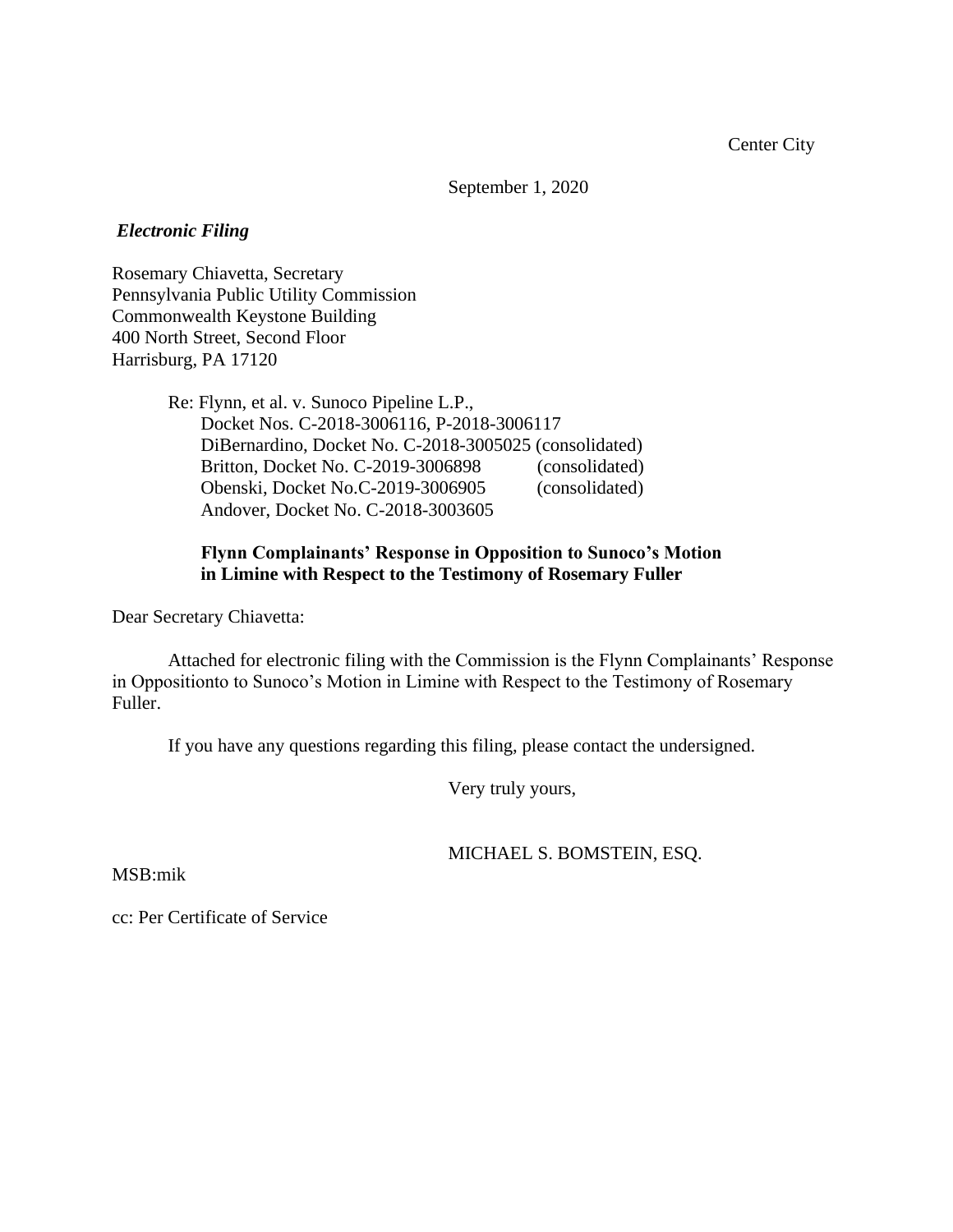# **BEFORE THE PENNSYLVANIA PUBLIC UTILITY COMMISSION**

| <b>MEGHAN FLYNN</b>        |                           |
|----------------------------|---------------------------|
| ROSEMARY FULLER            |                           |
| <b>MICHAEL WALSH</b>       |                           |
| NANCY HARKINS              |                           |
| <b>GERALD MCMULLEN</b>     | DOCKET NO. C-2018-3006116 |
| <b>CAROLINE HUGHES and</b> | DOCKET NO. P-2018-3006117 |
| <b>MELISSA HAINES</b>      | DOCKET NO. C-2018-3005025 |
| Complainants,              | DOCKET NO. C-2019-3006898 |
| v.                         | DOCKET NO. C-2019-3006905 |
|                            | DOCKET NO. C-2018-3003605 |
|                            |                           |
| SUNOCO PIPELINE L.P.,      |                           |
| Respondent.                |                           |
|                            |                           |

## **FLYNN COMPLAINANTS' RESPONSE IN OPPOSITION TO SUNOCO'S MOTION IN LIMINE WITH RESPECT TO THE TESTIMONY OF ROSEMARY FULLER**

Flynn Complainants, by their attorney, Michael S. Bomstein, having been served with

Sunoco's Motion in Limine with Respect to the Testimony of Rosemary Fuller, and desiring to

respond thereto, hereby answer as follows:

# **I. INTRODUCTION**

- 1. Admitted.
- 2. Admitted.
- 3. Denied as stated. There was no time to conclude all live testimony within the time

allotted for the hearing. Mrs. Fuller was unable to attend the November proceedings and, as a consequence, the parties agreed that Mrs. Fuller could instead submit prewritten testimony and sponsor certain exhibits.

4. Admitted.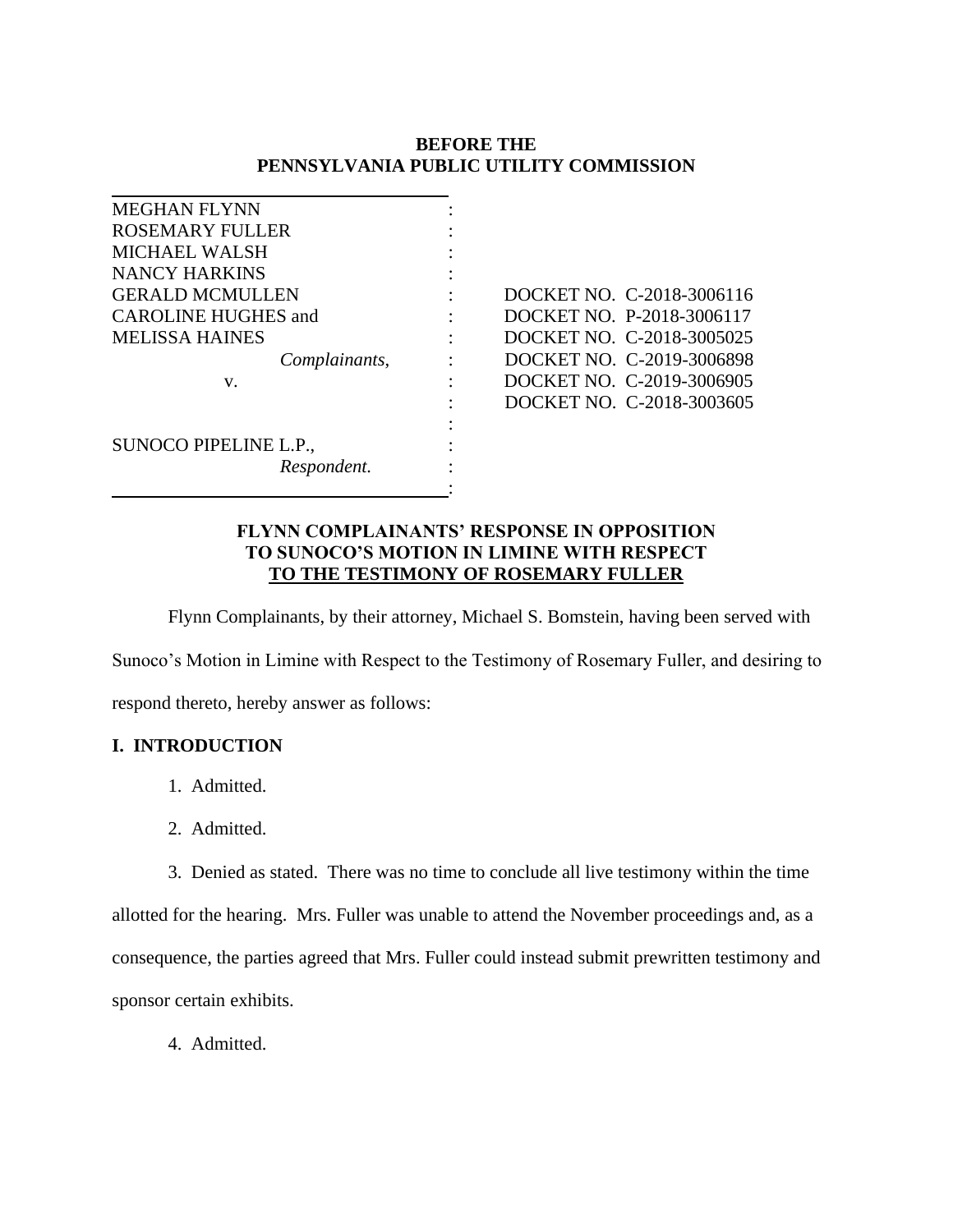5. Denied as stated. Admitted only that Mrs. Fuller does not have scientific or technical expertise relative to the matters at issue in this proceeding.

6. Admitted.

7. Denied. The fact that Mr. King is an expert does not make his testimony unimpeachable by a non-expert.

8. Denied as stated. Sunoco's objection was overruled and discovery was permitted. Impacts to the Fuller family's water supply caused by Sunoco's improvident and illegal drilling are certainly within the scope of the Second Amended Complaint. It most certainly is a matter implicating public health and safety.

9. Denied as stated. Flynn Complainants do not agree that, when discussing contamination of one's water supply it is immaterial to focus on contaminants. Further, Sunoco agent Larry Gremminger made false statements in writing concerning the bentonite being used in drilling, the falsity of which does not need expertise to prove. The fact that crystalline silica is a known human carcinogen is fact. Cigarettes can cause lung cancer and expertise is no longer required to prove it. The warning is on the packet, just as the health warnings are on the Cetco Super Gel-X Safety Data Sheets. Inhalation from crystalline silica can occur in the vapor from showers. See, also, the following websites:

[https://www.osha.gov/Publications/osha3176.html#:~:text=Crystalline%20silica%20has%20bee](about:blank#:~:text=Crystalline%20silica%20has%20been%20classified,be%20disabling%2C%20or%20even%20fatal.&text=In%20addition%2C%20smoking%20causes%20lung,caused%20by%20breathing%20silica%20dust.) [n%20classified,be%20disabling%2C%20or%20even%20fatal.&text=In%20addition%2C%20sm](about:blank#:~:text=Crystalline%20silica%20has%20been%20classified,be%20disabling%2C%20or%20even%20fatal.&text=In%20addition%2C%20smoking%20causes%20lung,caused%20by%20breathing%20silica%20dust.) [oking%20causes%20lung,caused%20by%20breathing%20silica%20dust.](about:blank#:~:text=Crystalline%20silica%20has%20been%20classified,be%20disabling%2C%20or%20even%20fatal.&text=In%20addition%2C%20smoking%20causes%20lung,caused%20by%20breathing%20silica%20dust.)

[https://nj.gov/health/eoh/rtkweb/documents/fs/1660.pdf](about:blank)

[https://www.cancer.gov/about-cancer/causes-prevention/risk/substances/crystalline-silica](about:blank) Showering Dangers: [https://www.ncbi.nlm.nih.gov/pmc/articles/PMC2874882/](about:blank)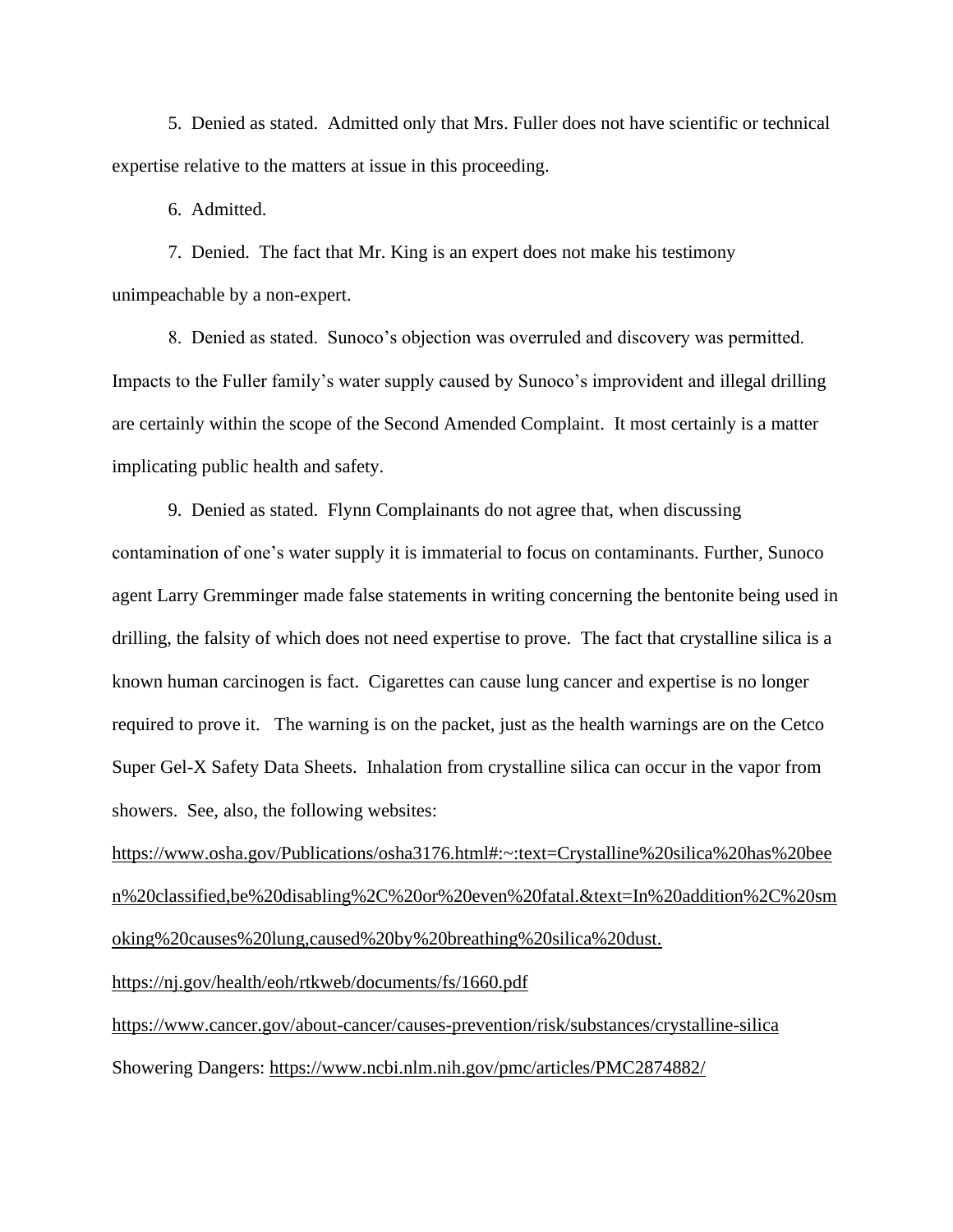Sunoco's ROW agents previously concealed from the Fullers the reason that workers were wearing PPE, stating that they did not know. Anyone living within a few feet of yards of HDD sites should have been warned about the potential dangers of inhaling the dust. They were not. The public was put at risk and exposed to the dangers while workers were protected. This is scandalous and is again a matter of public safety.

10. Denied as stated. This averment is vague and does not specifically identify any particular objectionable testimony.

## **II. LEGAL STANDARDS**

 $11 - 26$ . Admitted

## **III. ARGUMENT**

## **A. Sunoco's preclusion argument is overbroad.**

27. Denied as stated. While Mrs. Fuller may not provide expert testimony in those areas, she is certainly free to offer competent non-expert testimony as to the health effects of Sunoco's drilling on her water supply and on her family. Before and after testimony of a lay witness is admissible and the doctrine of *res ipsa loquiter* may apply as well.

- 28. Admitted.
- 29. Denied as stated. See ¶ 27 above.
- 30. Admitted.

31. Denied. See ¶ 27 above. Further, Sunoco has overgeneralized and not identified any particular assertion by Mrs. Fuller that is objectionable.

- 32. Admitted.
- 33. Admitted.
- 34. Admitted.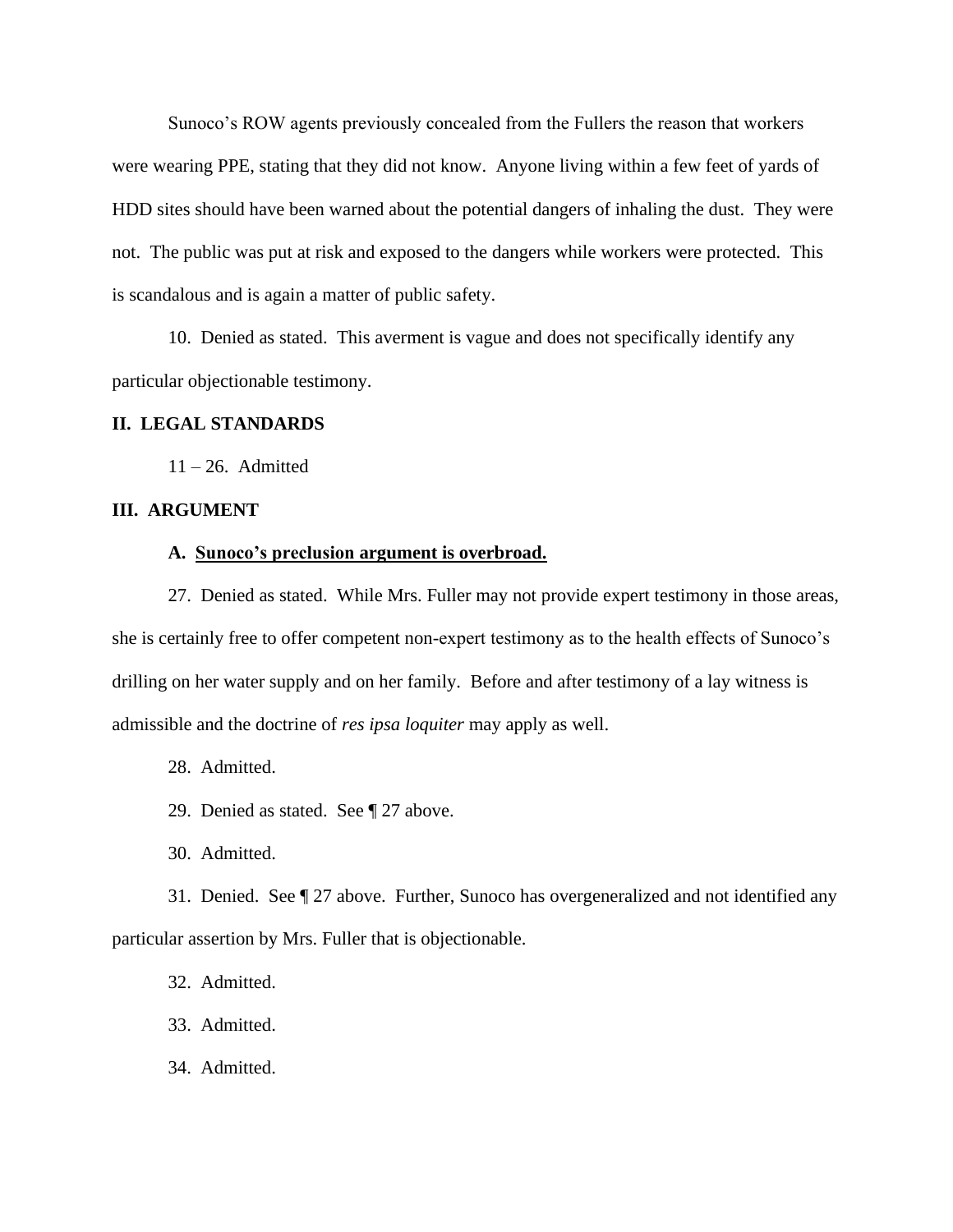35. Denied as stated. This, once again, is an overgeneralization and does not furnish any basis for any conclusion whatsoever.

36. Denied. See ¶ 27 above. Further, Sunoco has overgeneralized and not identified any particular assertion by Mrs. Fuller that is objectionable.

37. Denied. The document explains precisely what is meant by "major" and it takes no expertise to understand the point.

38. Denied as stated. Admitted that Mrs. Fuller's wording appears open to interpretation. The report states, clearly, however, that "major concentrations" denote the parameter amounts of the phases as a percentage of the dried solids samples. The significance of a major concentration, however, would be a matter of expertise.

39. Denied as stated. Mrs. Fuller has detailed personal knowledge of when water samples were taken and how they were taken.

40. Denied as stated. Publicly available information has been relied upon by Mrs. Fuller in her testimony on this point.

41. Denied as stated. In the original permit applications, the fracture trace analysis clearly indicates a fracture trace line from the HDD to the Fuller property. See letter from Larry Gremminger, Geotechnical Evaluation Leader, Mariner II Pipeline Project to John Hohenstein of the DEP, dated May 21, 2018, Attachment 3, HDD profiles with Well Locations, Water Levels, and Fracture Trace Lines. This is a public document that may be found at [http://files.dep.state.pa.us/ProgramIntegration/PA%20Pipeline%20Portal/MarinerEastII/HDD\\_R](about:blank) [eevaluation\\_Reports/Sunoco\\_Response/Sunoco%27s%20Response%20to%20DEP%20-%205-](about:blank) [21-18%20-%20Valley%20Road%20Crossing.pdf](about:blank) Now, Sunoco's witness Mr. King is declaring this information as incorrect. It does not take an expert to recognize the contradiction here.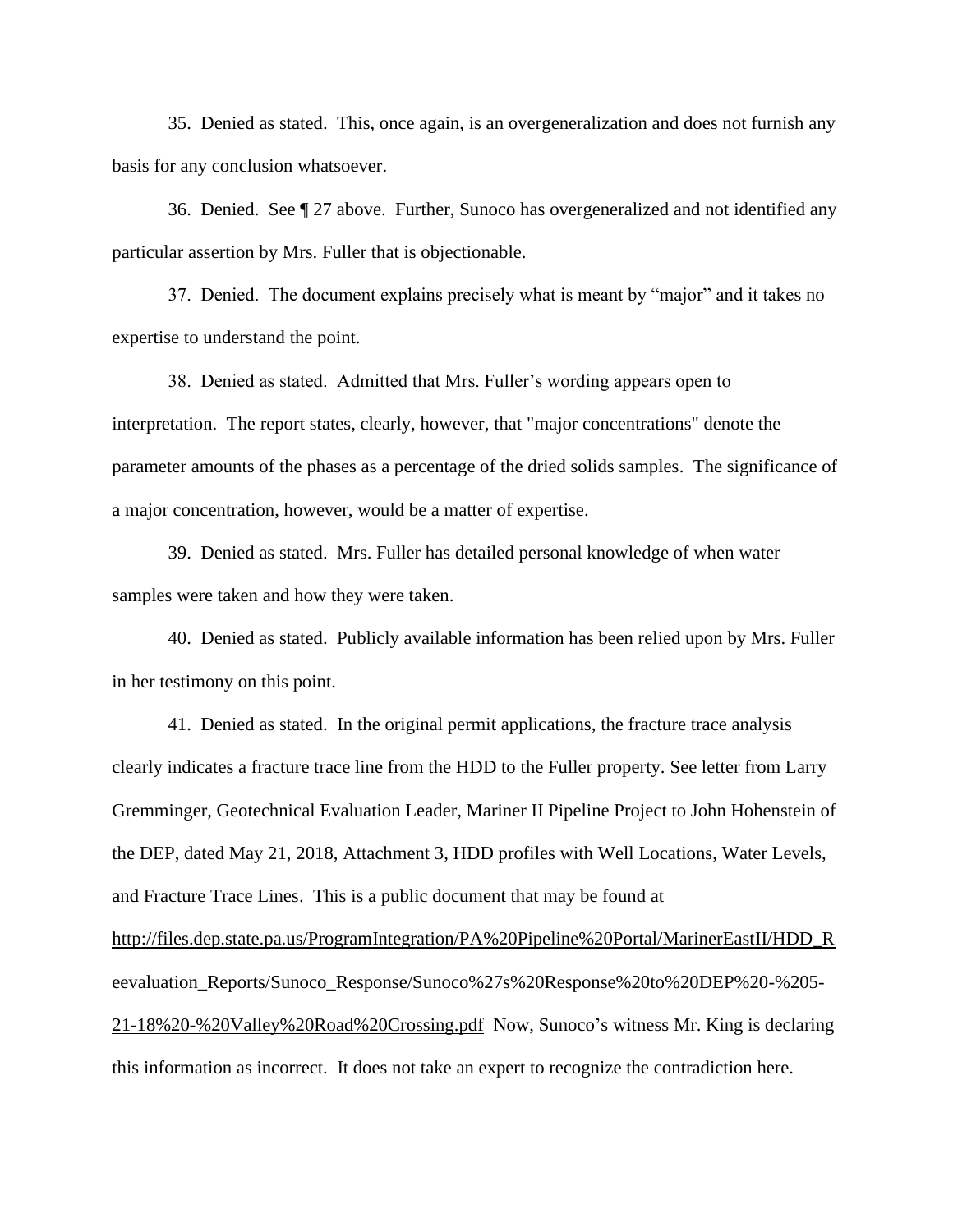However Sunoco excuses its excesses, there have been at least half a dozen "subsidence" events in Middletown and even more in Exton related to Sunoco activities. There have been three inadvertent returns on Valley Road alone – October 4, 2019, November 2, 2019 and June 20, 2019. Since the filing of Mrs. Fuller's surrebuttal testimony, more sinkholes have been created by Sunoco activities in Exton and on August 10, 2020 Sunoco caused 10,000 gallons of industrial waste to spill into Marsh Creek. The negative impacts of these events have been experienced by the Fuller family and information on them is relevant to this case.

42. Denied as stated. Denied that Mrs. Fuller is not at liberty to call to Your Honor's attention various statutes and regulations. Several of Sunoco's witnesses have testified at length in their rebuttal testimony as to what the law requires. Mr. Zurcher is an obvious example.

43. Denied as stated. The *Browne* case says "that the question of whether a party has violated an ordinance is a question of law, and thus, legal opinion testimony is not admissible. (footnote omitted). A witness may testify as to the action he or she took with regard to an ordinance, in order to develop a factual basis to assist the court or jury in determining whether an ordinance applies and whether a party complied with the terms of the ordinance, but the witness may not ordinarily testify as to whether he believes a party's actions constitute a violation of the ordinance." 843 A. 2d at 433-34. Neither Mrs. Fuller nor a hired lawyer will be the basis for the ALJ's legal conclusions. That does not, however, preclude Mrs. Fuller or one of Sunoco's experts from discussing how the law may apply to this case.

44. Denied as stated. For the third time herein, Sunoco has overgeneralized and not identified any particular assertion by Mrs. Fuller that is objectionable.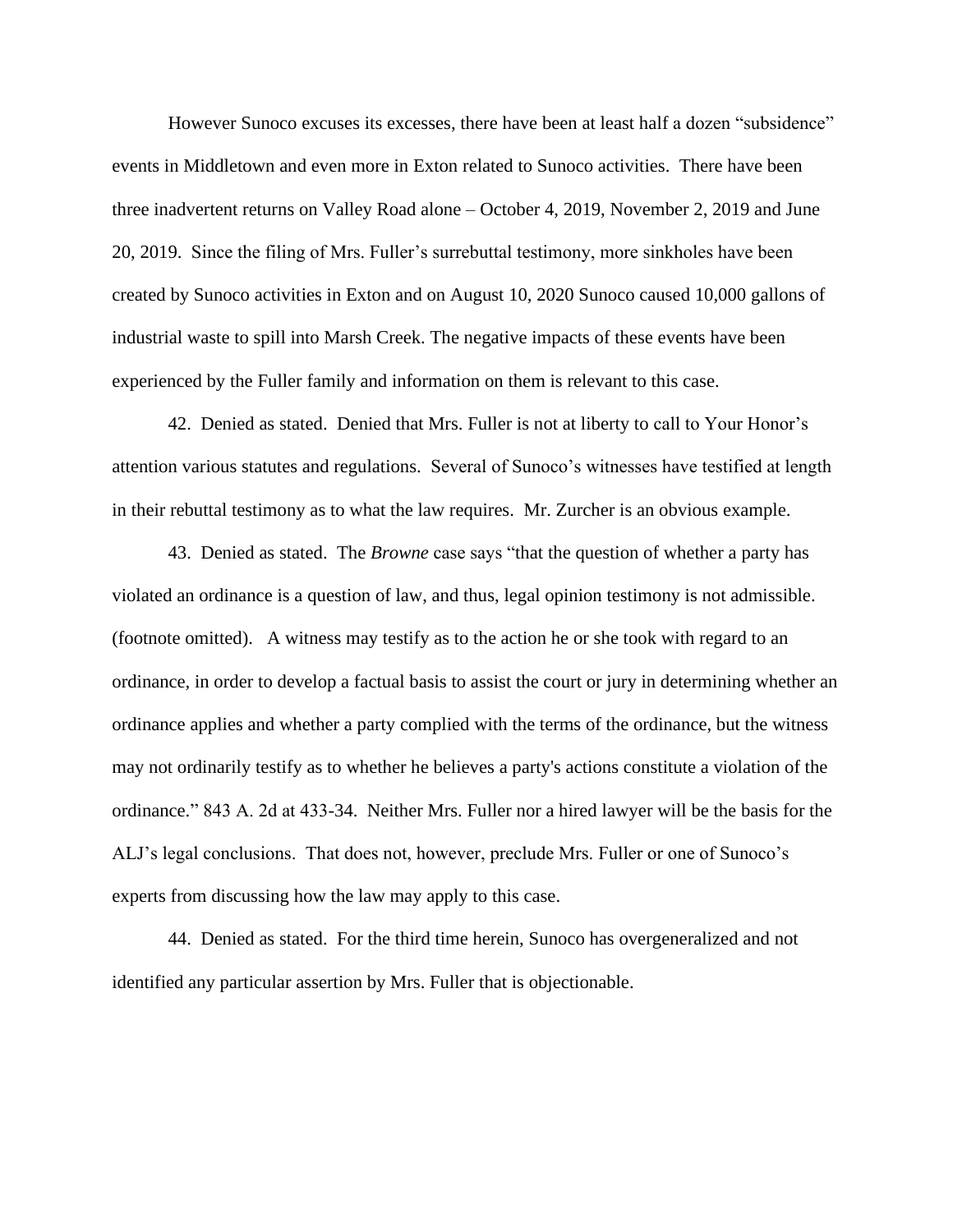### **B. Fuller has not sought to introduce an impermissible issue into the case.**

45. Admitted.

46. Denied as stated. Denied that the harmful effects of Sunoco's drilling activities is a new issue in this case.

47. Denied as stated. Publicly available information that is beyond dispute may be the basis for lay testimony. ¶ 9 above is hereby incorporated by reference thereto.

48. Denied as stated. Denied the testimony is irrelevant. See ¶ 47 above.

49. Denied as stated. Sunoco may cross-examine Mrs. Fuller on these points if it wishes to do so. The route to the HDD site located at St. Simon and Jude Church and School is Route 352. It is a route the Fuller family often drives to get to West Chester. The two nearest towns to the Fuller are Media and West Chester. Mrs. Fuller has noticed the pallets and taken pictures on her cell phone. Michel's lists on its website that the 3 carcinogenic brands of bentonite mix they use - Max Gel TM, Cetco's Super Gel-X and Bara-Kade

[\(https://puc.sd.gov/commission/dockets/HydrocarbonPipeline/2014/HP14-](about:blank)

[002/contingency.pdf\)](about:blank). The HDD nearest to the Fuller home is set to begin HDD for the ME2, 20-inch pipe. Mrs. Fuller received a letter from Sunoco stating this. She, therefore, believes that one of these three brands listed that will be used by Michels and that is seriously concerning. No one has ever warned the Fuller family about this.

50. Denied as stated. The toxicity of these materials used is not "alleged". It is clearly marked on the Safety Data Sheets of the products:

1. Max Gel TM

- http://files.dep.state.pa.us/OilGas/BOGM/BOGMPortalFiles/IndustryResources/InformationalR esources/HDD\_Saftey\_Data\_Sheets/M-I\_MAX%20GEL\_MSDS.PDF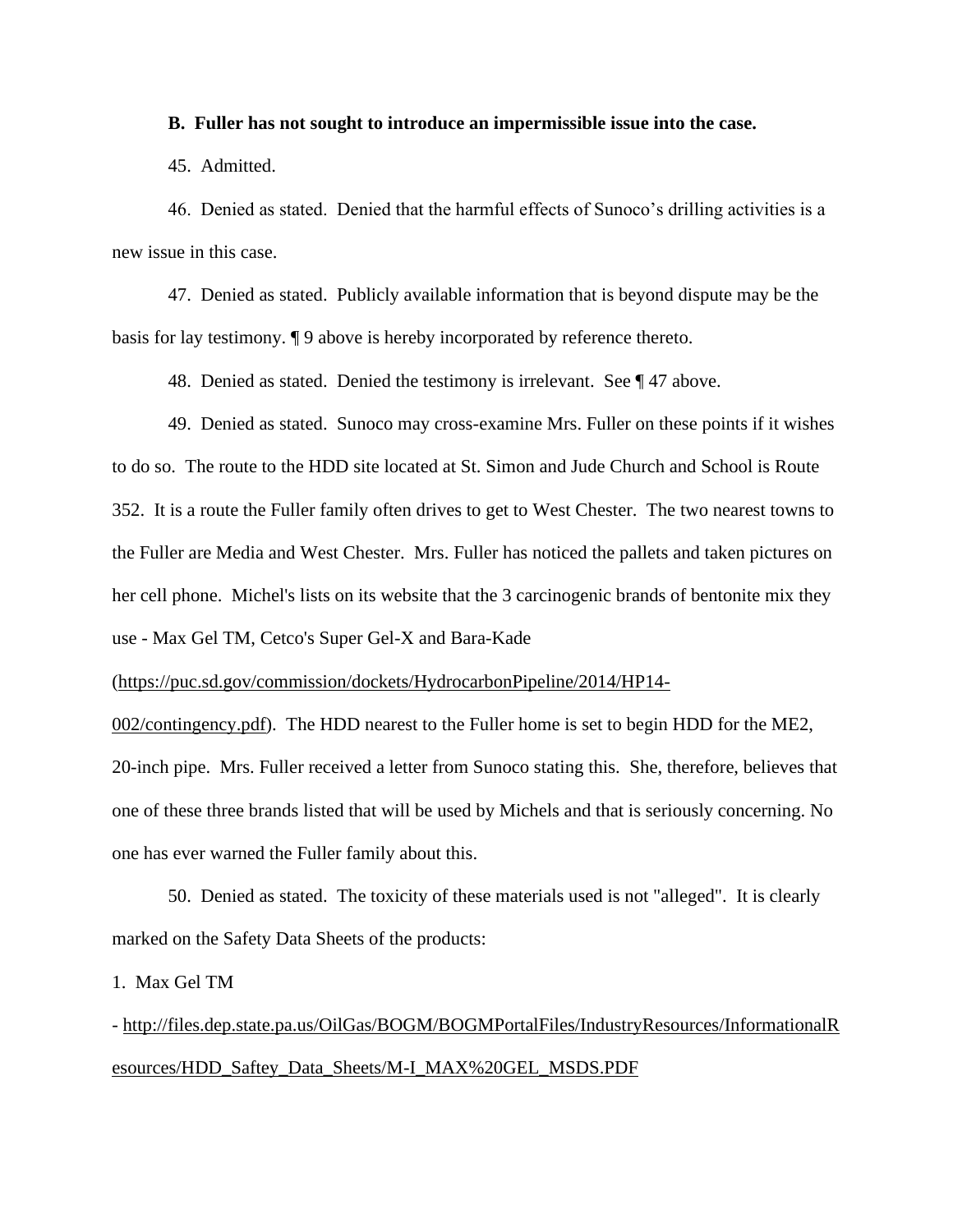2. Cetco Super Gel-X - [https://www.mineralstech.com/docs/default-source/performance](about:blank)[materials-documents/cetco/drilling-products/sds/sds---us/sds-us---super-gel-](about:blank)

## [x.pdf?sfvrsn=25cc0ad3\\_16](about:blank)

3. Bara-Kade

- http://files.dep.state.pa.us/OilGas/BOGM/BOGMPortalFiles/IndustryResources/InformationalR esources/HDD\_Saftey\_Data\_Sheets/BENTONITE%20Performance%20Minerals\_BARA-KADE\_SDS.pdf

Toxicity of these products is a public safety matter as well as the failure of Sunoco to make the public aware of the danger of contact either through inhalation, absorption or contact with these products. The proximity of HDD sites to people's homes, wells and recreational areas where inhalation is possible has placed the public in immediate and life-threatening danger.

51 – 55. Denied as stated. Admitted that the general description of Your Honor's previous rulings is accurate. Denied that these averments are in any respects relevant. The thrust of these averments is that Complainants have been bad prior to this juncture and therefore the instant motion should be granted. Complainants submit that the instant motion must be decided solely on its own merits.

56. Denied. For all the reasons set forth above, Flynn Complainants deny this averment.

57. Denied. For all the reasons set forth above, Flynn Complainants deny that Mrs. Fuller's testimony should be excluded.

58. Denied. Sunoco's experts already have given their best efforts to eviscerate Mrs. Fuller's testimony and already have submitted rejoinder outlines. Sunoco is now seeking to skirt the applicable pre-trial order without filing an appropriate motion, once again suggesting its consistent position that what is sauce for the goose is not sauce for the gander.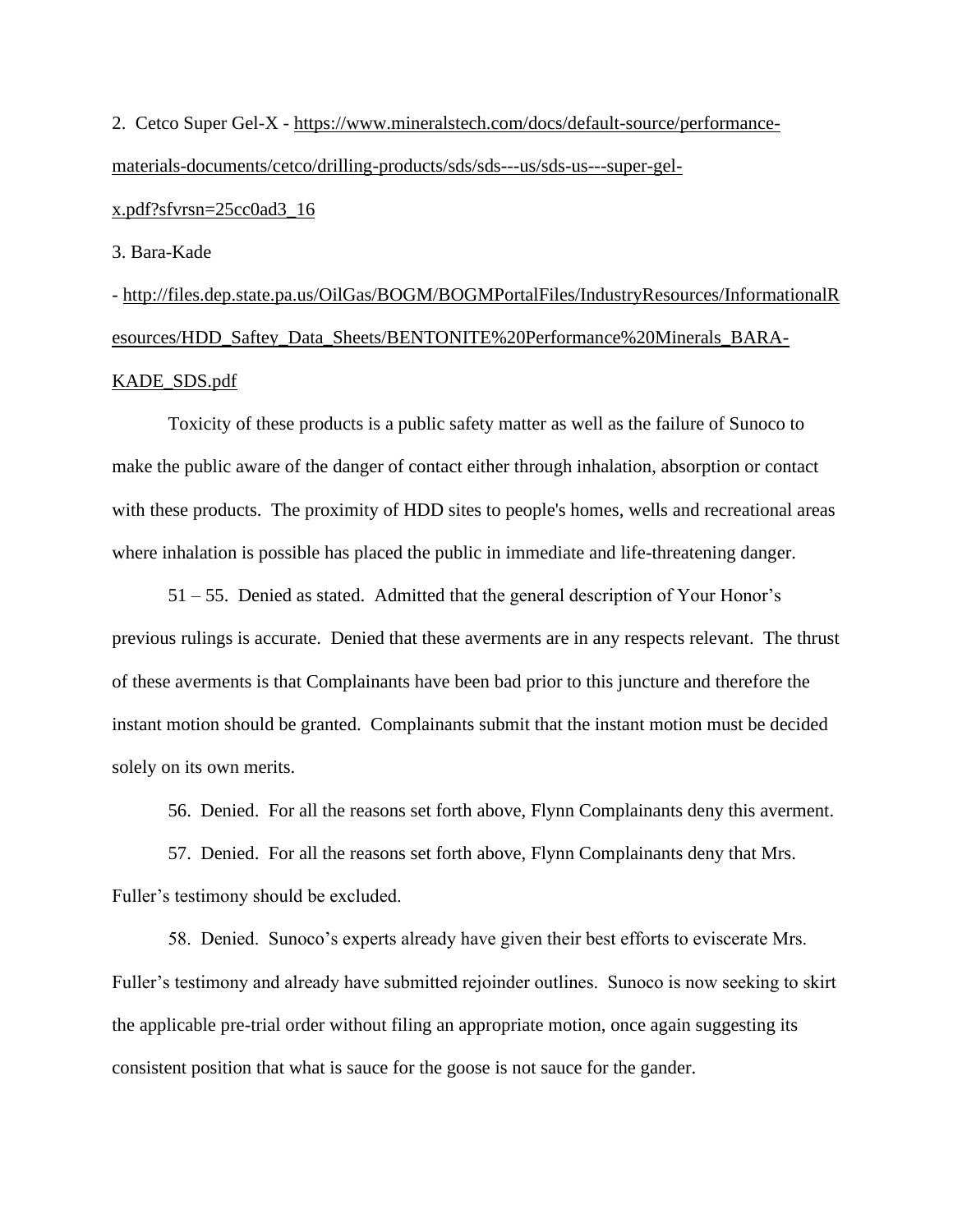59. Denied. Sunoco has submitted its rejoinder outlines and the pre-trial order should

govern testimony of its experts at the time of the hearing.

## **IV. CONCLUSION**

WHEREFORE, Flynn Complainants pray Your Honor deny Sunoco's Motion in Limine.

Respectfully submitted,

*/s/ Michael S. Bomstein* Michael S. Bomstein, Esq. Pinnola & Bomstein PA ID No. 21328 Email: mbomstein@gmail.com Suite 2126 Land Title Building 100 South Broad Street Philadelphia, PA 19110 Tel.: (215) 592-8383

Dated: September 1, 2020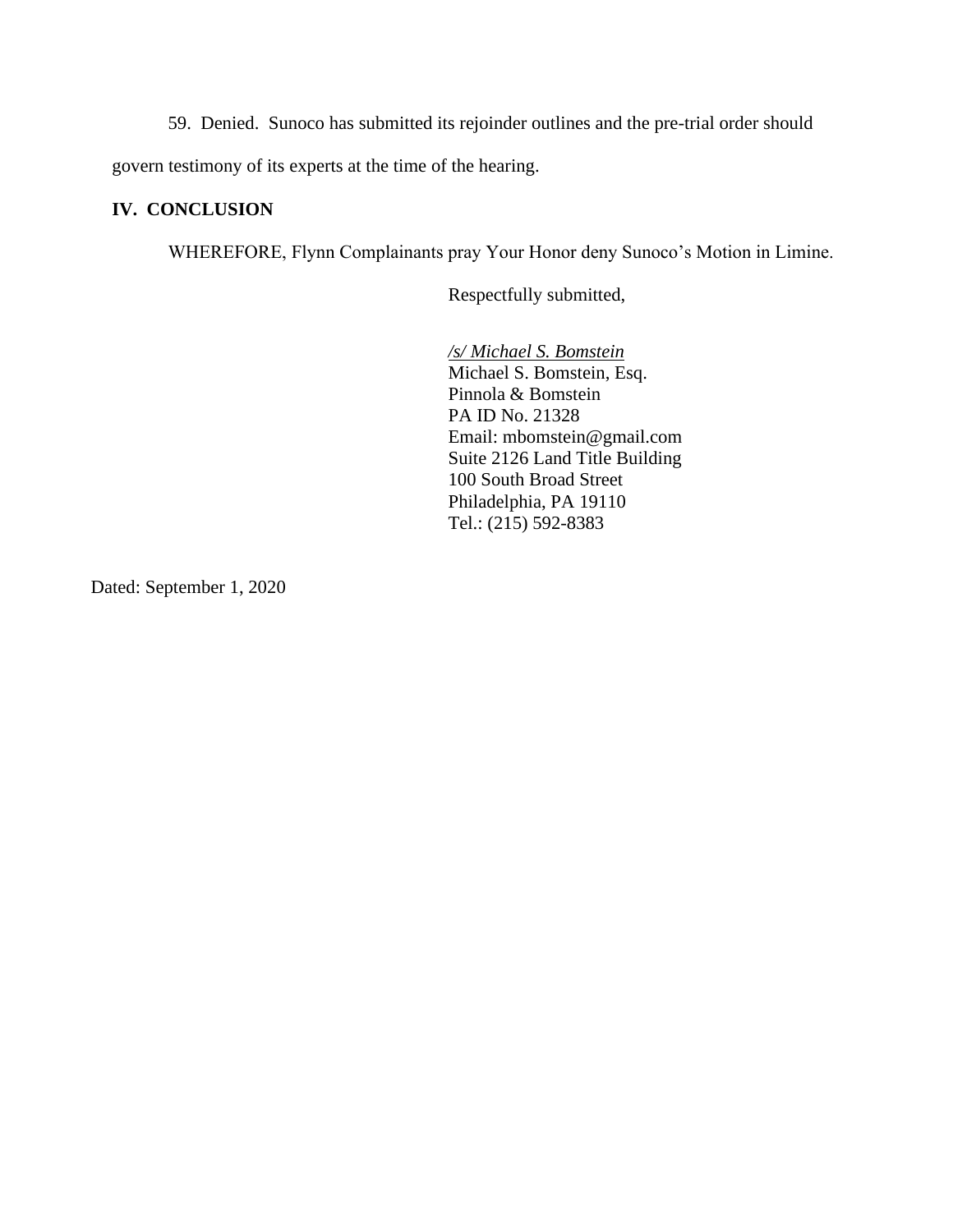# **CERTIFICATE OF SERVICE**

I hereby certify that I have this day served a true copy of Flynn Complainants' foregoing Response upon the persons listed below as per the requirements of § 1.54 (relating to service by a party).

## *See attached service list.*

*/s/ Michael S. Bomstein* Michael S. Bomstein, Esq.

Dated: September 1, 2020